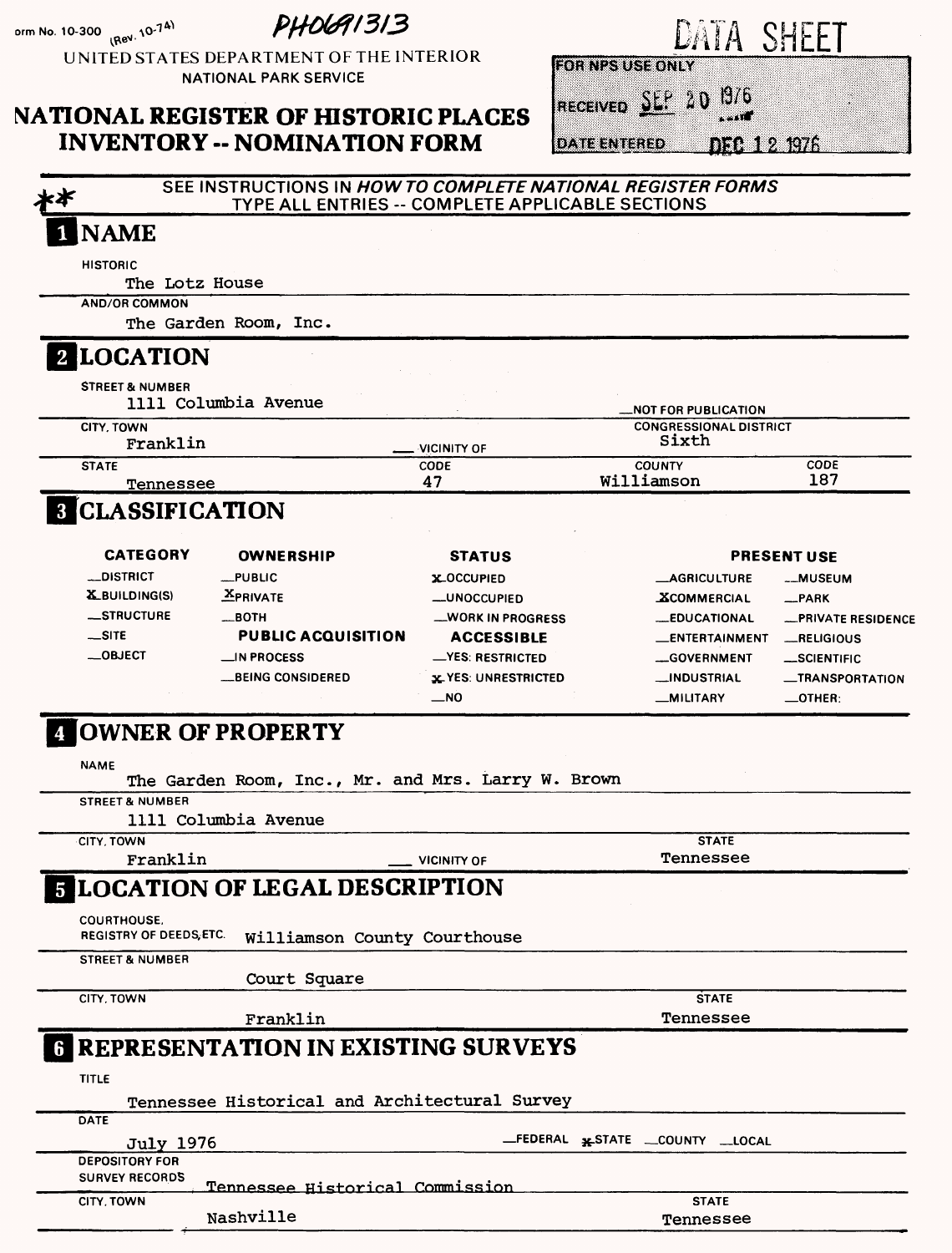### **ZDESCRIPTION**

|                                            | <b>CONDITION</b>                                      | <b>CHECK ONE</b>               | <b>CHECK ONE</b>                              |  |
|--------------------------------------------|-------------------------------------------------------|--------------------------------|-----------------------------------------------|--|
| <b>LEXCELLENT</b><br>$X$ -GOOD<br>$-$ FAIR | <b>_DETERIORATED</b><br>__RUINS<br><b>__UNEXPOSED</b> | __UNALTERED<br><b>XALTERED</b> | <b>XORIGINAL SITE</b><br><b>MOVED</b><br>DATE |  |

DESCRIBE THE PRESENT AND ORIGINAL (IF KNOWN) PHYSICAL APPEARANCE

The property known as the Lotz House consists of a two-story frame house with a four-columned, two-story front porch and a simple two-story back veranda. The house is basically L-shaped, with each floor consisting of a central hall and three large rooms. There is a cellar below the two rooms on the north side, and the original kitchen is said to have been located there.

Distinctive features of the exterior include some rather elaborate carvings or millwork, said to be solid cherry, over the windows and doors and on the pediment over the front porch. The supports of the eaves also have decorative features. On the north side of the house is a double door, with a continuous piece of millwork above. Each leaf of this double door opens into a different room.

Former residents of the house remember that there was a veranda extending around the back of the house inside the "L". This was removed in later years, and various appendages were added. When the house was purchased by the Heritage Foundation of Franklin and Williamson County, these appendages were removed, and the simple two-story veranda was added. This has been enclosed by the present owners, who have also added a redwood and fiberglass greenhouse, built on the foundation of one of the former appendages. The former residents also remember that the balcony of the front porch was originally semi-circular with a wrought iron railing. The front porch and walk were brick.

The distinctive features of the interior include a curring staircase with a walnut banister and a carved newel post. The mantels in each of the three downstairs rooms are original, but are not in good condition. The floors are the original blue poplar, patched with pine in the places where the original back stairs were removed. The interior was in an extremely deteriorated condition when purchased by the present owners. The plaster and lathing had been attacked by termites, and were not salvageable, so drywall was installed on walls and ceilings. The crown mouldings were also added.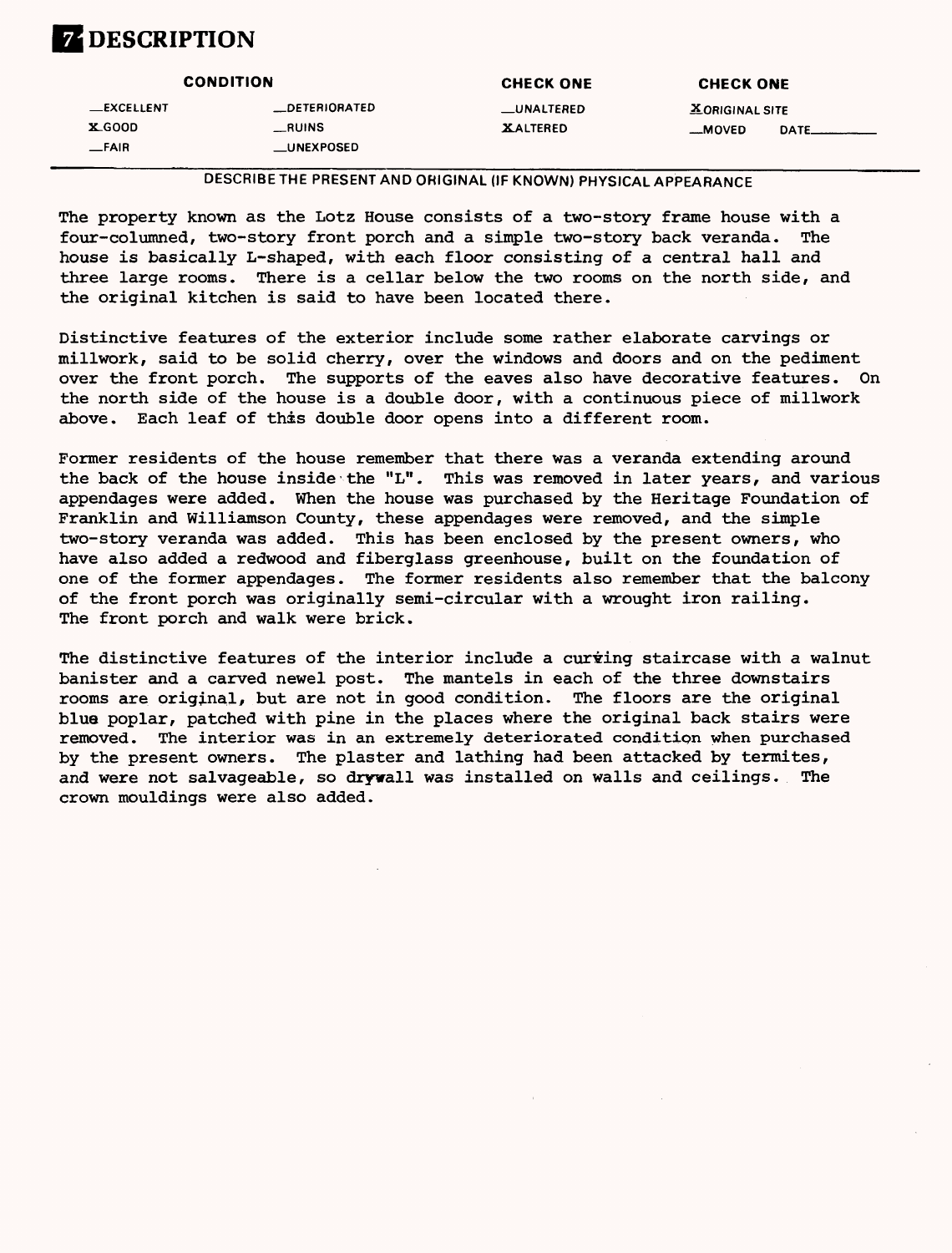## **01 SIGNIFICANCE**

| <b>PERIOD</b>         |                                | AREAS OF SIGNIFICANCE -- CHECK AND JUSTIFY BELOW |                               |                         |
|-----------------------|--------------------------------|--------------------------------------------------|-------------------------------|-------------------------|
| <b>_PREHISTORIC</b>   | <b>_ARCHEOLOGY-PREHISTORIC</b> | COMMUNITY PLANNING                               | <b>LANDSCAPE ARCHITECTURE</b> | RELIGION                |
| $-1400-1499$          | <b>ARCHEOLOGY-HISTORIC</b>     | <b>CONSERVATION</b>                              | $\equiv$ LAW                  | $\_$ SCIENCE            |
| $-1500 - 1599$        | <b>AGRICULTURE</b>             | <b>ECONOMICS</b>                                 | <b>LITERATURE</b>             | _SCULPTURE              |
| $-1600-1699$          | <b>X_ARCHITECTURE</b>          | <b>EDUCATION</b>                                 | <b>MILITARY</b>               | _SOCIAL/HUMANITARIAN    |
| $-1700-1799$          | $\Box$ ART                     | <b>LENGINEERING</b>                              | __MUSIC                       | $-$ THEATER             |
| $X1800-1899$          | _COMMERCE                      | <b>LEXPLORATION/SETTLEMENT</b>                   | -PHILOSOPHY                   | __TRANSPORTATION        |
| $-1900-$              | <b>COMMUNICATIONS</b>          | __INDUSTRY                                       | _POLITICS/GOVERNMENT          | <b>COTHER (SPECIFY)</b> |
|                       |                                | <b>INVENTION</b>                                 |                               |                         |
| <b>SPECIFIC DATES</b> | 1858                           | <b>BUILDER/ARCHITECT</b>                         |                               |                         |

#### **STATEMENT OF SIGNIFICANCE**

The Lotz House, built in 1858, is one of the few antebellum frame houses remaining in Franklin today. The original owner, Albert Lotz, purchased five acres of land from Fountain Branch Carter in the spring of 1858. Today the Lotz House still stands diagonally across Columbia Avenue and to the north of Carter House, which is owned by the state of Tennessee, and operated as a museum house by the Association for the Preservation of Tennessee Antiquities. The Lotz House is said to have been used as a hospital after the Battle of Franklin.

Tn about 1870 Albert Lotz sold the house to Robert G. Buchanan. Buchanan then sold it, around 1900, to his daughter and son-in-law, Mr. and Mrs. Caruthers, who owned it until approximately 1930. From that point, the house deteriorated steadily until, in 1974, the Heritage Foundation of Franklin and Williamson County bought it to save it from demolition. The Heritage Foundation restored the exterior, and then sold it, in June 1975, to Mr. and Mrs. Brown, who have refurbished the interior, and who operate a gift shop there. The funds acquired from the sale of the house by the Heritage Foundation are to be the beginning of a revolving fund which will be used to purchase other endangered structures. The renovation of the building for use as a shop is an example of the economic feasibility of adaptive use in historic preservation.

The Lotz House, therefore, is significant not only for its architecture, but also as a good example of a building no longer desirable as a residence being adapted to a new use, thus preventing its demolition and replacement by a modern structure.